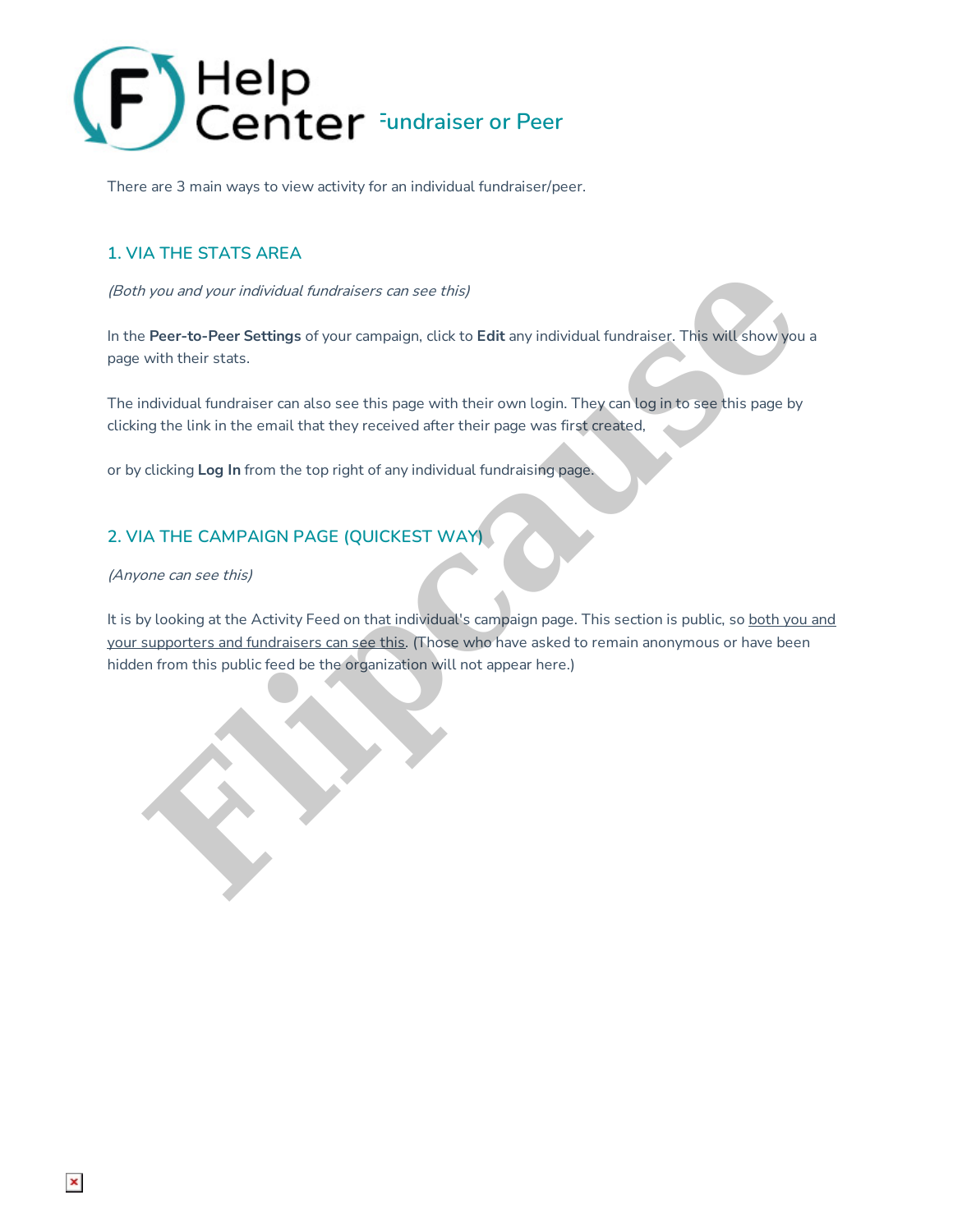

## **3. VIA THE REPORTS (MOST DETAILED WAY)**

(Only those with access to your Flipcause Account back end Reports area can see this)

You can also pull a report by going to **Campaigns** > **Edit This Campaign** (choose a campaign) > **Campaign Reporting** > **Transaction & Activity** > Select date range. After hitting **Generate Report**, export this into a "CSV file" (use either **Full Report** or be sure to select "Peer Details" fields if you use **Custom Report**).

Open the .csv file in a spreadsheet program such as Excel, and filter that spreadsheet by the **Associated Peer Name** or **Associated Peer ID** column. This will sort the entire report by individual fundraiser/peer and allow